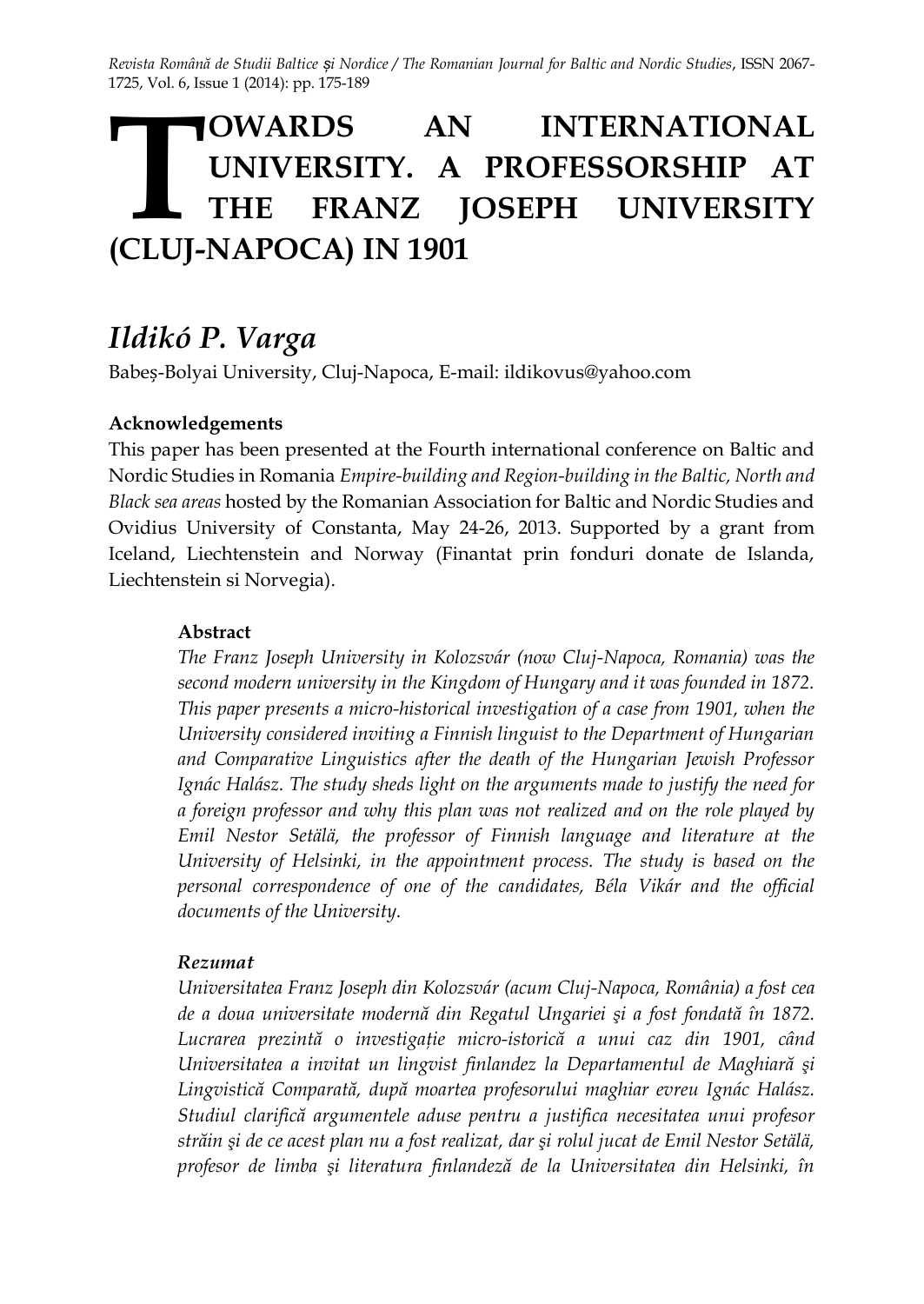*procesul de numire în funcţie. Studiul se bazează pe corespondenţa personală a unuia dintre candidaţi, Béla Vikár şi pe documentele oficiale ale Universităţii.*

**Keywords**: Franz Joseph University, Cluj, professorship, application process, 1901, Béla Vikár, E. N. Setälä, Heikki Paasonen

#### **Introduction**

 $\overline{a}$ 

The present paper is going to investigate the circumstances of the filling of the vacant professorship of Hungarian and comparative linguistics at the University of Cluj in 1901, attempting to describe the application process for the position. A special focus will be given to the factors due to which the name of a Finnish researcher arose in connection with the open position, as well as to the role played by Emil Nestor Setälä<sup>1</sup>, the professor of Finnish language and literature at the University of Helsinki, in the appointment process.

The investigation is based on the personal letters of a candidate, Béla Vikár, as well as certain official documents related to the vacant professorship figuring in the records but missing from the archives of the university.

## **Historical antecedents: the foundation and structure of the University of Cluj**

The University of Kolozsvár (today: Cluj–Napoca, Romania) was founded by royal decree in 1872 as the second modern institution of higher education in Hungary after the University of Budapest. Following its foundation, the university was given the name Royal Hungarian Franz Joseph University. The university started functioning with four faculties: a faculty of medicine, of law, of natural sciences and of arts. The faculty of arts we are presently interested in included, besides language departments, the departments of history as well. There were a total of 11 departments, this number increasing by the turn of the century to 16. The growing number of departments was often related to the demands of the visiting professors or those occupying the vacant professorships. In 1886, for instance, József Szinnyei, chosen to fill the professorship of Hungarian literature and

<sup>176</sup> <sup>1</sup> Eemil Nestor Setälä (1864–1835), linguist, professor of Finnish language and literature at the University of Helsinki, politician. He learned Hungarian from Béla Vikár among others.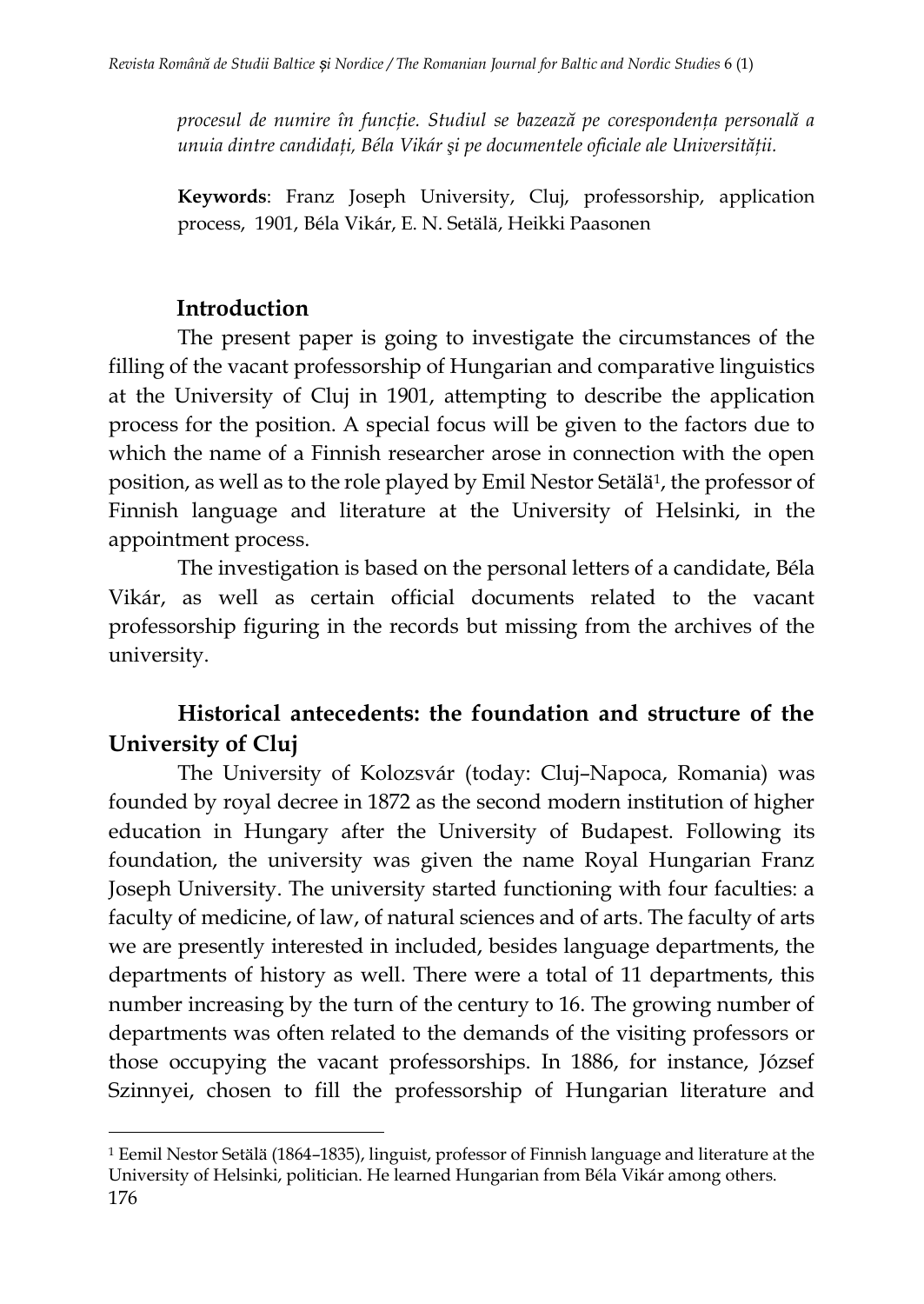linguistics, proved unwilling to teach literary subjects. Therefore the department split in two, a separate department of Hungarian literature was established, and Szinnyei continued to work at the university as a professor of the Department of Hungarian and Finno-Ugric Comparative Linguistics until 1893, when he occupied the vacant professorship in Budapest. This practice that the teachers of the University of Cluj continued their career in Budapest was fairly common in those times.

Ignác Halász also applied for the professorship at the Department of Hungarian Linguistics in Budapest, together with Szinnyei, and after it was occupied by Szinnyei, he was appointed to Cluj. His appointment to Cluj was probably due also to the fact that Halász was of Jewish confession. Conversion to Catholicism was a kind of implicit requirement for being recruited to the University of Budapest<sup>2</sup>, Halász worked at the University of Cluj as a professor of Hungarian and comparative linguistics until his death in 1901.

In 1901 several applicants competed for the vacant position at the increasingly prestigious university. The professorship was eventually occupied by Mór Szilasi, who was also of Jewish origin.

#### **The competition**

l

In April 1901, the Faculty of Arts announced a competition to fill the position of professor of Hungarian linguistics, and later, on May 17, the announcement was complemented. The notifications of the Faculty of Arts regarding this issue may be found among the files of the Cluj County Branch of the National Archives of Romania. However, the records of the proceedings related to the notifications are missing, just like the records of the nominating committees.

<sup>2</sup> "The situation of Jews in Hungary was regulated by a quite favorable legal framework due to Joseph II's emancipatory aspirations. The De Judaeis law issued in 1790 assured undisturbed life to the Jews settled in towns, they were permitted to practice any profession, attend schools and universities, pursue scientific or artistic careers. In 1840 the Hungarian Parliament confirmed and extended these rights. This meant the beginning of the formation of a Jewish intellectual class. After the Austro-Hungarian Compromise of 1867 the Hungarian Parliament adopted the law 1867/XVII., ensuring full emancipation. The first paragraph of the law states the following: The Israelite residents of the country are declared equal with Christian inhabitants in exercising their civil and political rights. The application of the law encountered, of course, many obstacles and prejudices. However, it was undoubtedly put into effect at the University of Cluj." György Gaal, *Egyetem a Farkas utcában* (Cluj-Napoca: Magyar Műszaki Tudományos Társaság, 2001), 77.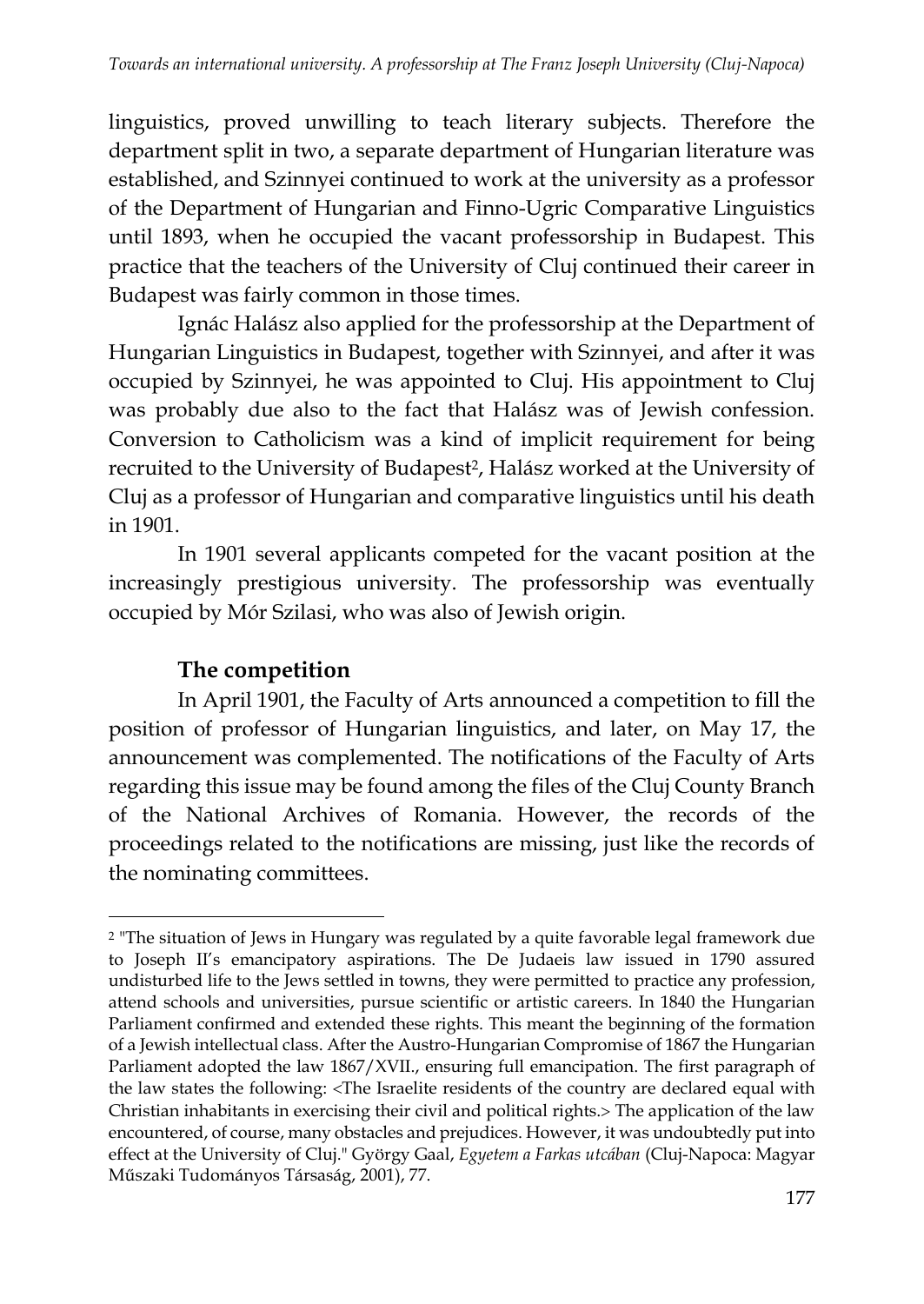Because of the incompleteness of the documentation to be found in the archives I must rely on Béla Vikár's letters in reconstructing the course of the competition. Indirect information shows that the university was disposed to invite a visiting professor from Finland in the person of Yrjö Wichmann<sup>3</sup> or Heikki Paasonen.<sup>4</sup> By 1901 they were both recognized Finno-Ugrists, but did not yet hold a full professorship at the University of Helsinki.

Vikár's correspondence provides us with background information about professional, ethnic, religious as well as personal motives involved in the nomination procedure and the choice, too.

Vikár himself also applied for the job. Because of his personal involvement the information to be found in the letters should be treated with reservation.

#### **Béla Vikár and his correspondence**

In order to examine the letters and the information contained in them we need to know, on the one hand, who Béla Vikár was, on the other hand, we should be able to position and contextualize the letters in his correspondence as a whole.

Vikár was born in 1859 in Hetes in Somogy county, Hungary. By profession he was a parliament stenographer, but he is known for his interest and activity in the field of ethnography and literary translation as well. He was the first ethnographer to collect and record folklore by phonograph in Hungary. As a translator he translated from several languages. His bestknown work is probably the Hungarian translation of the Finnish epic, *The Kalevala*. <sup>5</sup> From Finnish he translated contemporary short stories and plays,

l <sup>3</sup> Yrjö Wichmann (1869–1932) Finno-Ugrist linguist, professor of the University of Helsinki from 1920. Besides smaller Finno-Ugric languages he studied the Csángó dialect, too. Wichmann visited Hungary several times since his wife, Hermann Julie/Zsüli was Hungarian.

<sup>4</sup> Heikki Paasonen (1865–1919) was professor of Finno-Ugric languages at the University of Helsinki from 1904 till his death. He was the successor of Arvid Genetz in this position, and he was succeeded later by Yrjö Wichmann. Paasonen's wife, Paskay Mária, was also Hungarian.

<sup>5</sup> The full translation appeared only in 1909, but Vikár repeatedly published fragments from the translation in preparation before 1904: in the Budapest Szemle in 1890 (runes 1-8), in the memorial volume entitled *Hunfalvy Pál félszázados akadémiai tagsága emlékére kiadják tisztelői* in 1891 (rune 9), in the Eperjesi Lapok (rune 10), in the Budapest Szemle (runes 11-15) and in the journal Erdélyi Múzeum (runes 16–19) in 1899.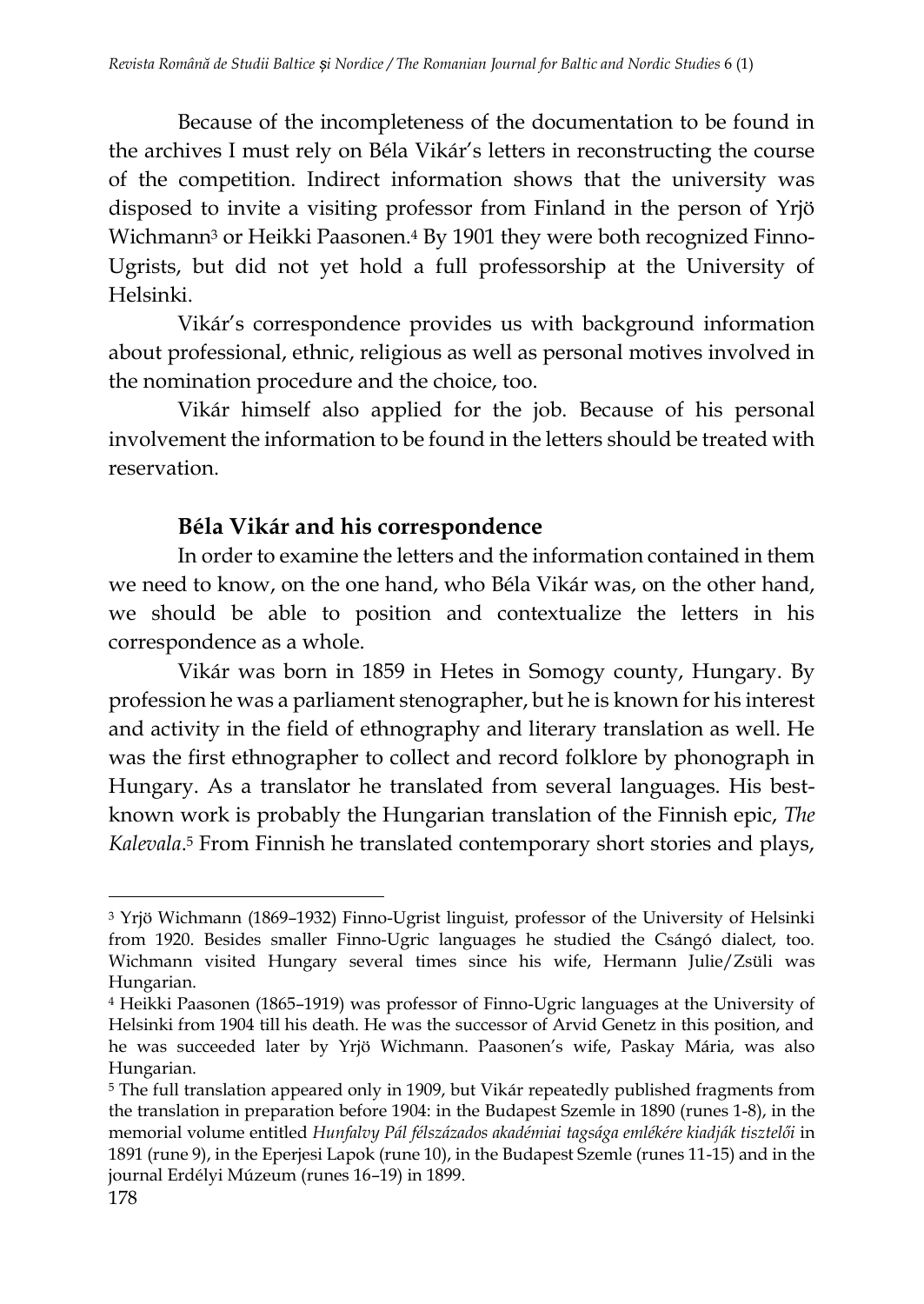too, and besides Finnish he made translations from French, German, Estonian, Italian, Dutch, Norwegian, Turkish and Georgian. Vikár deserves attention also as a literary organizer and editor, as he served in several editorial boards. As a literary organizer he worked in associations having the aim of fostering intercultural relations through literary translations and organizing literary/poetic evenings/matinees. As part of these literary and cultural organizational activities and editorial work, Vikár conducted an extensive correspondence with many significant Hungarian and foreign artists of the age in Hungarian, Finnish, German and French, up to his death in 1945.

Vikár's correspondence is still unprocessed, although attempts have been made at publishing it.<sup>6</sup> In the case of the letters written by Vikár the problem is that the legacy of recipients lies in various manuscript collections and archives in Budapest and Helsinki, but some also happen to be in the possession of private individuals and collectors.

As regards the letters written to Vikár the greatest problem is that his apartment was bombed during World War II, thus, only a part of the correspondence has been preserved. These letters are to be found currently in the Manuscript Archive of the Hungarian Academy of Sciences in Budapest. In the course of my research I have found so far about 650 letters written by Vikár, and about 200 addressed to him. Twelve of them were written in 1901. He mentions the professorship at the University of Cluj in 6 letters. The recipients were: Bernát Munkácsi<sup>7</sup> - 2, E. N. Setälä - 3 and István Apáthy<sup>8</sup> – 1. The letters written to Setälä may be found in the National Archives of Finland (*Kansallisarkisto*) in Helsinki, the rest of the letters in the Manuscript Archive of the Hungarian Academy of Sciences (MTAK Kt.) and in the Manuscript Archive of the National Library (OSZK Kt.) in Budapest.

On the whole, the fewest letters are addressed to Apáthy: a total of seven letters, mostly linked to Vikár's editorial work, as he asks for writings or expresses his thanks for them to Apáthy. 42 letters are addressed to Munkácsi. The large number and length of the letters, as well as the topics discussed in them suggest that the correspondents were very good friends.

l

<sup>6</sup> See the references.

<sup>7</sup> Bernát Munkácsi (1860−1937) linguist, Finno-Ugrist, specialized in Udmurt and Mansi languages. Editor of the journal Etnographia between 1894−1910.

<sup>8</sup> István Apáthy (1863–1922) zoologist, university professor, member of the Hungarian Academy of Sciences (1898). From 1890 professor at the university of Cluj.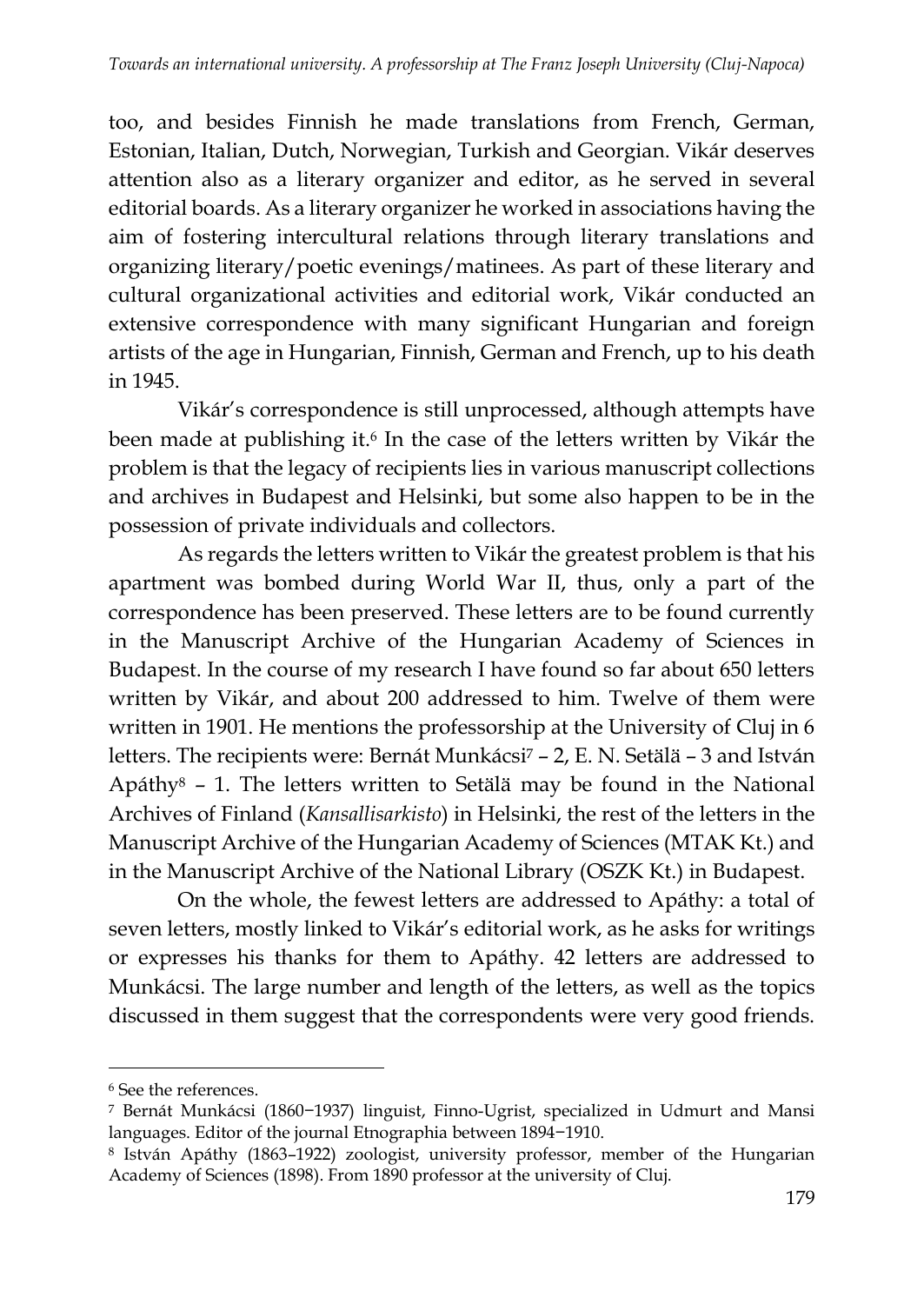They were engaged in a constant exchange of letters, especially in the 1880s, then, by the turn of the century, the number and length of letters became reduced. Parallelly, personal questions were being replaced by professional topics. This also indicates that the friendly relationship between the two of them deteriorated.

A total of 101 letters are addressed to Setälä. These are usually quite long, and deal both with personal and professional topics. The number and length of the letters, the personal issues mentioned – eg. plans to spend the summer vacation together, the management of each other's finances in Hungary and Finland – suggest that they were very good friends. The correspondence between the two of them ceased shortly only when Vikár's first wife died, and later, at the time when Setälä moved to Budapest in the quality of Ambassador of Finland in Hungary.

#### **Letters to Munkácsi and Setälä**

In the following, let us see the letters in a chronological order. In two letters dated 27 May 1901 – that is, ten days after the official complementation of the announcement of the competition – Vikár reports that he is in Cluj in order to take over part of Ignác Halász' legacy and take it along to Budapest.

I quote the first two lines of the two letters: "I am writing these lines to you in confidence. While being here in Kolosvár to take over from Mrs Halász part of our dear friend's legacy, I received encouragement from local linguists to apply for Halász' position if you or Szilasi were not willing to apply. As I see, Zolnai would not be accepted by the university, and they are averse to Melich, too, because he is sent by Szinnyei, and they do not accept anybody's influence in this matter." **Vikár to Bernát Munkácsi, MTA Kt. Ms 10285/ö**

"I came in here to Kolosvár, to take over from Ignác Halász' widow the literary legacy of my late friend, and imagine: all those teachers at the university who are most closely interested in Halász' department, encourage me to apply as Halász' successor. The reason for this encouragement is not that they would consider me the strongest available choice to replace the deceased, but because no better candidate, who would also know Finnish, has applied. Namely, the two aspirants this far are Gyula Zolnai and János Melich." **Béla Vikár to E.N. Setälä, KA VAY 5466.**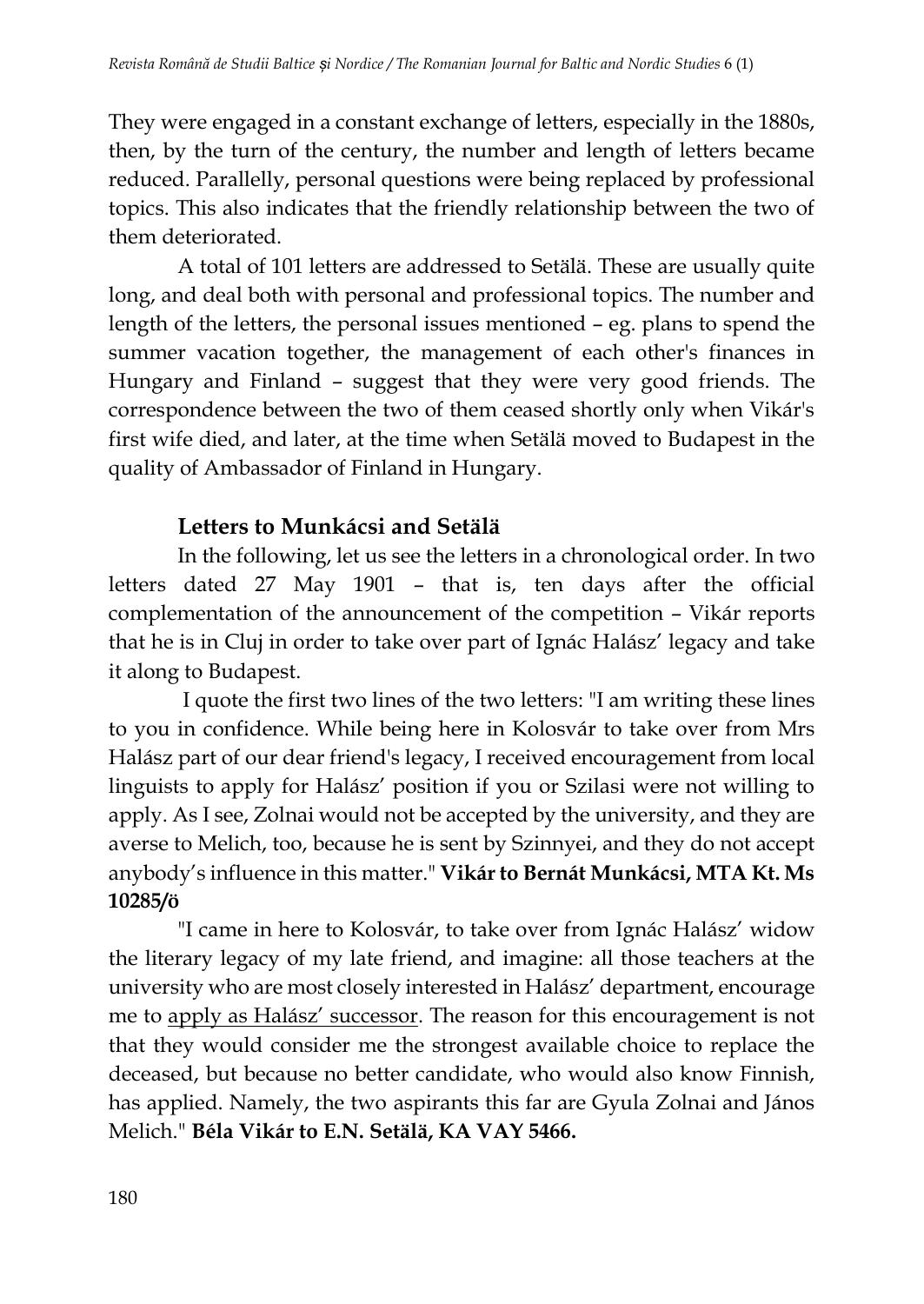Apparently the letters contain the same information: the professors of linguistics invite Vikár to apply for the position. It turns out, however, from the letter written to Munkácsi, that only if the recipient himself or Mór Szilasi does not apply. The lines written to Setälä suggest that there would be only three candidates, of whom Vikár has the best chances due to his competence in Finnish language. The question is whether Munkácsi was really being considered for the position. It seems probable that he was. This fact could by no means be omitted from the letter written to Munkácsi, because he was quite certainly aware of it. From Setälä the information was withheld because the letter would not have reached its goal otherwise. Vikár wrote to the professor of the University of Helsinki to ensure his support for himself. Among the main points of his "curriculum vitae" sent to Setälä he included the fact that he had been Budenz's student and disciple, and in 1889 he worked as Budenz's assistant, too. He also emphasized his Finnish language skills, which he had perfected during his study tour in Finland in 1889 through participating in ethnographic collecting trips and Setälä's university lectures. Besides, he attached importance to his work as a collector of Hungarian folklore, which would help him in the field of Hungarian linguistics, as part of the job offered. His Finnish language skills, on the other hand, would be of aid in the field of Finno-Ugric comparative linguistics. Vikár was, however, aware that he did not have the support of Setälä against Munkácsi. Munkácsi was better-known in Finno-Ugric scientific circles, he could boast of significant achievements, and he had applied with good chances of success for the professorship in Hungarian linguistics at Budapest in 1896. His lack of success in that case was most probably a consequence of his being of Jewish confession, too. Vikár's aim with the letter seems to have been to ask for a kind of declaration of intents from the addressee, to be sure that he is not interested in applying. In fact, through Munkácsi, he tried to obtain a similar declaration from Szilasi, too.

Unfortunately, Vikár did not name the linguists asking him to apply for the position in either of his letters. In 1901 the following appointed professors held permanent positions at the University of Cluj: Gábor Szentkatolnai Bálint as the professor of Ural-Altaic comparative linguistics; Gregoriu Szilasi, the professor of Romanian language and literature; Hugó Meltzl, of German language and literature; as well as Gyula Haraszti, of French language and literature.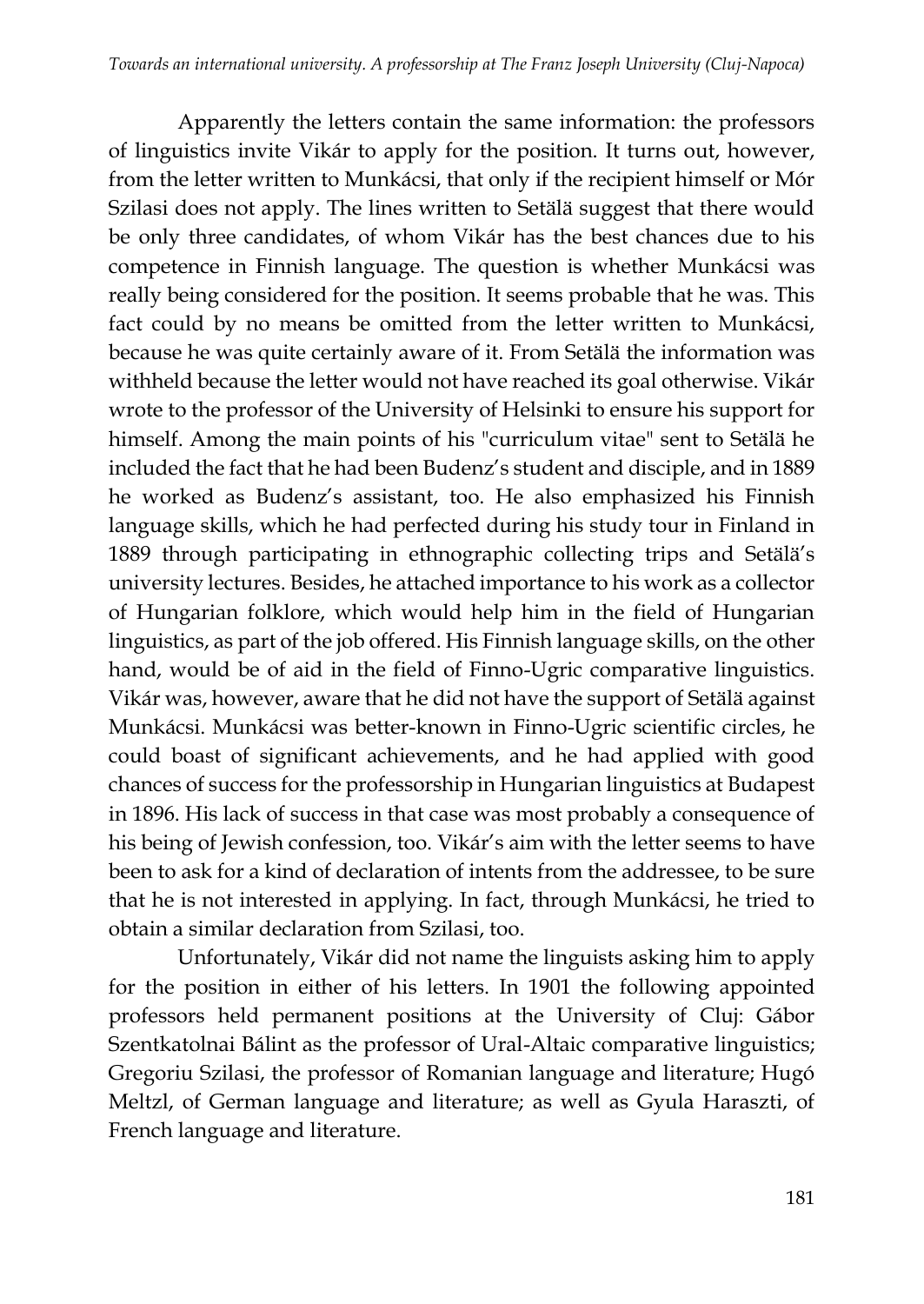The letters also show that recruitment of teaching staff on invitation basis was being considered at the Faculty of Arts. Bernát Munkácsi's and Mór Szilasi's names figured among those to be invited. However, the documentation to be found in the Cluj archives shows that the faculty finally decided to open the position for application. This is supported by the above mentioned official documents dating from April and May 1901: the call for applications and its supplement.

#### **The listed candidates**

Among the names of eligible candidates we may find Bernát Munkácsi, Móric (or Mór) Szilasi, János Melich and Gyula Zolnai.

The most competent of them, and best known in professional circles was Bernát Munkácsi. He had published the results of his research in the field of Udmurt and Mansi languages at the end of the 19th century already. He was the author of the Votyak/ Udmurt dictionary published in 1892 in Budapest, too.

Móric Szilasi (1854-1905) studied Indo-European linguistics during his university years, committing himself then to Finno-Ugrian studies. His special field of study were the smaller Finno-Ugric languages, in 1896 he published a glossary of the Vogul language, and in 1901 a dictionary of the Mari language in Budapest.

János Melich (1872-1963) was engaged in the study of Hungarian linguistics, more exactly of onomastics. His other field of research were the Slavic languages. In 1899 he made a study trip of several months to Moscow and St. Petersburg, while he visited Helsinki as well.

Gyula Zolnai (1862-1949) was a specialist in Hungarian linguistics, his research field being language history and etymology. He had a good knowledge of Finnish, he also translated Finnish literature under the pseudonym Somkuti. (And let us note in parentheses that after Szilasi's death, in 1906 he would eventually occupy the professorship in Cluj).

One of the problems in connection with the open position was that the candidate had to be a good Hungarian linguist and specialized in Finno-Ugrian studies at the same time. Among those listed above, Melich was the only one who had had no contact with Finno-Ugric languages. Gyula Zolnai was specialized in Finnish and an accomplished translator, Munkácsi and Szilasi, in turn, were engaged in the study of minor Finno-Ugric languages, they conducted field work, too, at the end of the 19th century, and published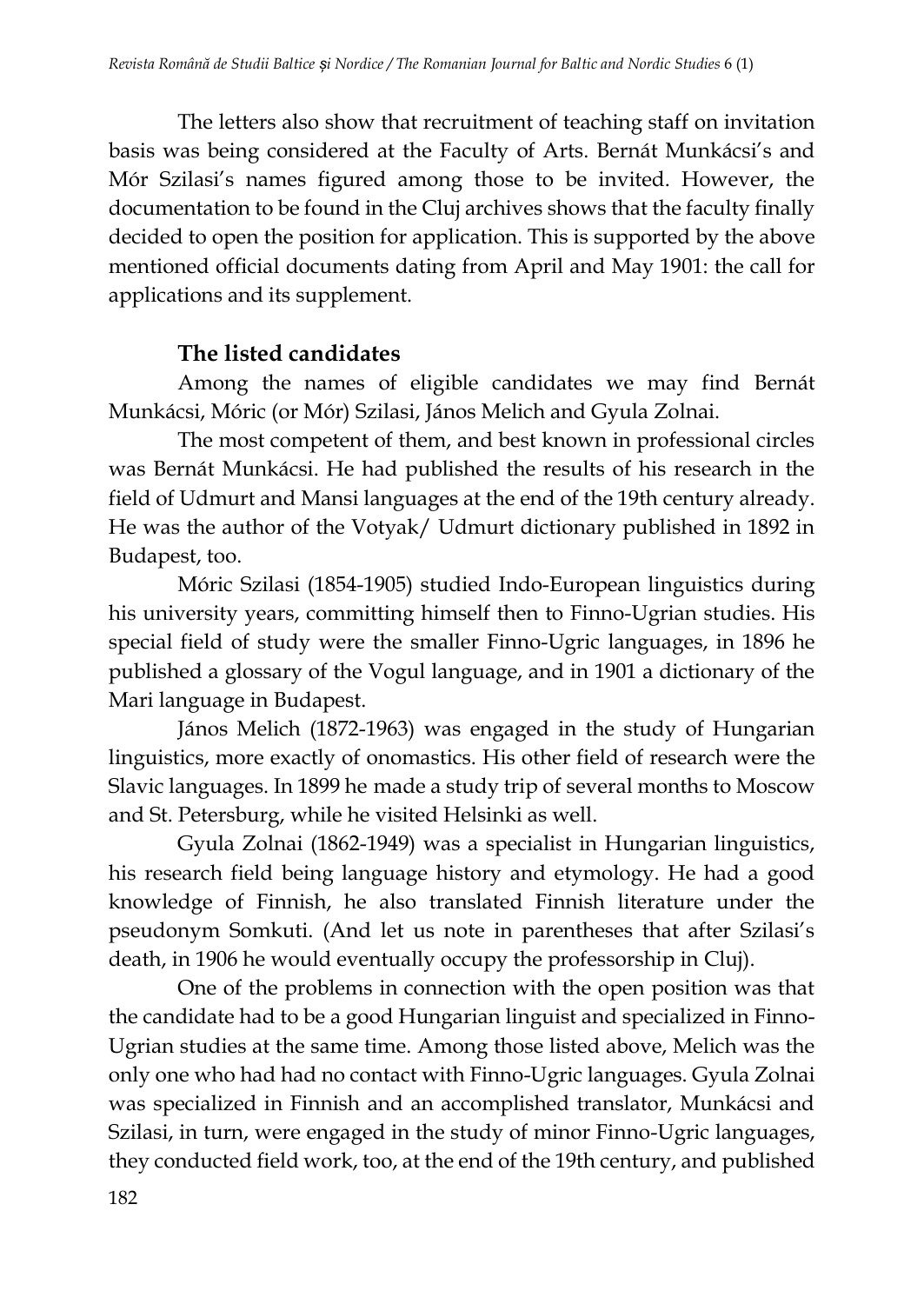their results in German or in Hungarian. As regards Vikár, he could be deemed eligible as a specialist in Finnish. In terms of qualifications he, together with Munkácsi and Szilasi, had been a student of József Budenz, the (originally German) founder of the department of Ural-Altaic linguistics at the University of Budapest, and the "father of Ugric comparative linguistics."

## **Vikár's plan in case of his election**

The common point in the above mentioned two letters is Vikár's plan proposed in the event of his appointment: the separation of the Department of Hungarian and Finno-Ugric Linguistics into a department of Hungarian and of Finno-Ugric comparative linguistics. This is the point when the Finnish names, Heikki Paasonen and Yrjö Wichmann, are first mentioned. Both were Finno-Ugrists studying smaller Finno-Ugric languages, and they spoke Hungarian well, too. Their interest in the language was, of course, strongly motivated by the fact that they both had Hungarian wives. Vikár's choice would fall to the person who would not have a position at the University of Helsinki at the time.

The plan was actually a part of his lobbying for the job, since it served as a pretext for Vikár, the writer of the letters, to inform the recipient, Setälä, on his extensive network of contacts. As a parliament stenographer he could come in contact with the leading politicians of the country. Through these personal contacts/relationships he could thus promote the separation of the department further. The invitation of a Finnish professor to the department of Finno-Ugric linguistics after the bifurcation was also part of the ambitious plan.

At a first glance, the plan appears to be feasible, but if one takes a look at the structure of the Faculty of Arts at the time it has to be realized that there was no special need for a Finno-Ugric comparative department. The reason is most simple: besides the department of Hungarian linguistics there existed a department of comparative linguistics, namely of Ural-Altaic comparative linguistics founded in 1893 and led by Gábor Szentkatolnai Bálint. Szentkatolnai, born in 1844, had studied Persian and Arabic in Vienna, and had a good knowledge of Turkish and Finno-Ugric languages. With the support of the Hungarian Academy of Sciences he had conducted research in Russia and Mongolia between 1869 and 1874, collecting linguistic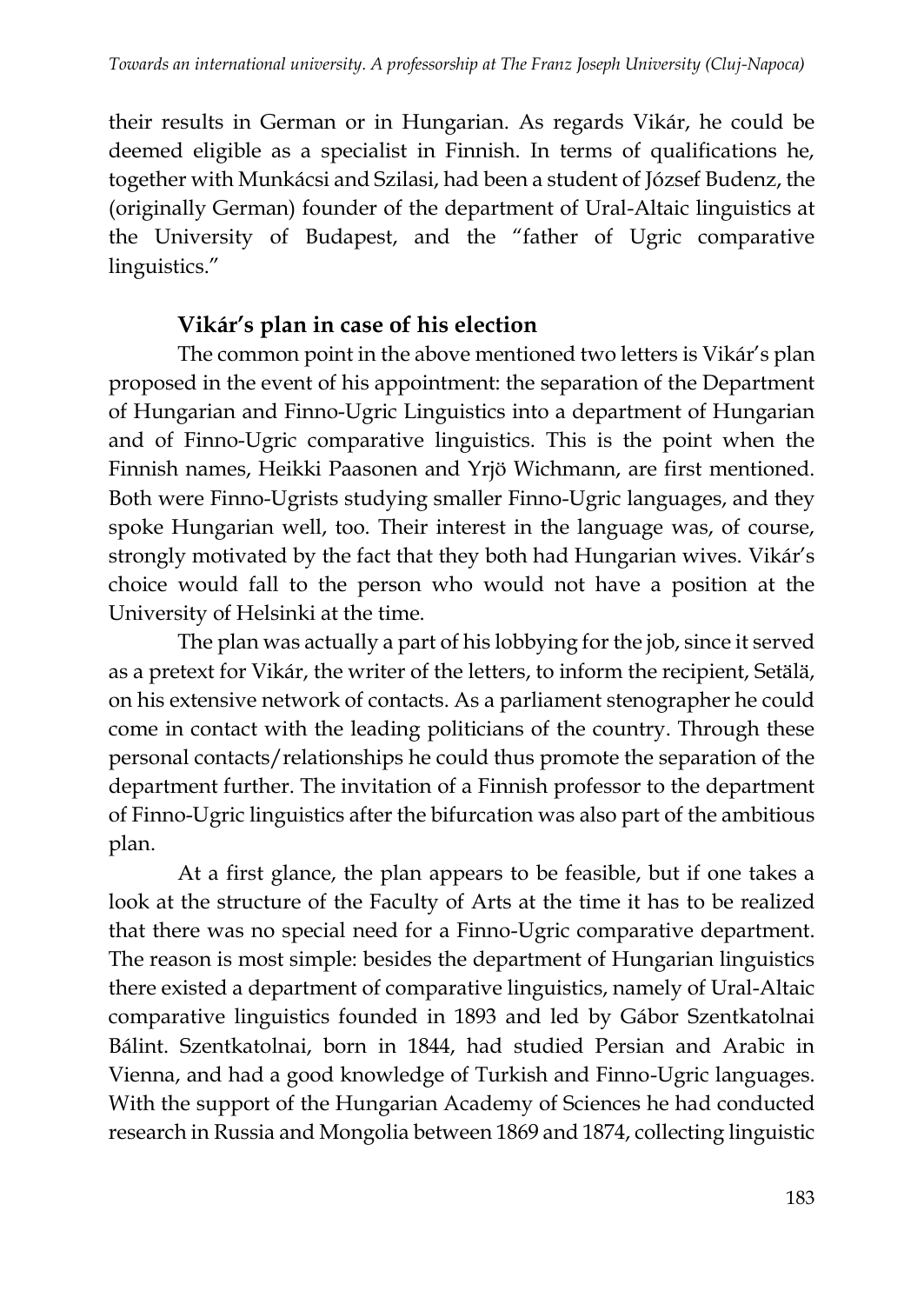material.<sup>9</sup> After Ignác Halász' death and before the election of the new professor he taught Finnish language, as a substitute teacher.<sup>10</sup> Vikár's insistence on creating a department of Finno-Ugric comparative linguistics was probably due to the fact that Szentkatolnai did not accept that the Hungarian language would be of Finno-Ugric origin, and although the Ural-Altaic department was set up along the lines set at the University of Budapest, Finno-Ugric contrastive linguistics was not part of the profile of the Cluj department, unlike in Budapest. Vikár, as a Finnist, wanted – and he was not alone – that Finnish would be taught by someone committed to the idea of Finno-Ugric linguistic affinity.

#### **The next letters to Munkácsi and Setälä**

During the summer vacation following the closing of the university year the issues related to the application process were also put on hold. Vikár wrote one single letter to Munkácsi, in which he touched upon the question of the Cluj professorship only briefly: "I have received a most interesting letter from Setälä. He would have stood up for me if this gesture did not appear to be against you. Thus he does not get implicated." **Vikár to Bernát Munkácsi** on 18.08. 1901. MTAK Kt. **Ms 10285/ö**

Thus Setälä, who knew Bernát Munkácsi's professional achievements well, did not write a recommendation for Vikár out of consideration for Munkácsi. He felt that through this he would take sides against Munkácsi. So the question remains whether Setälä tried to support Vikár after having learned that Munkácsi refused to accept the position in Cluj.

The issue of the open position became topical again in the new academic year. Vikár's letter written to Setälä provides us with more information on the course of events at the university: "The nomination committee chaired by prof. Meltzl, the professor of German linguistics, the rapporteur being Gábor Sz. Bálint, whom you know personally, decided to nominate only me from among the applicants, but they are going to nominate – with three votes against the chairman and the rapporteur – someone who has not applied for the position, namely Mór Szilasi. As I learned later, I had as good chances as Sz[ilasi]. at the faculty, moreover, in fact it did not seem impossible that Sz[ilasi]. would drop out altogether, and

<sup>9</sup> Cf. Gaal 2001, 71.

<sup>10</sup> Cf. Enikő M. Bodrogi and Ildikó Varga P. 'Suomen opetuksen historia Romanian Kolozsvárissa', *Virittäjä* 4 (2002): 586−592.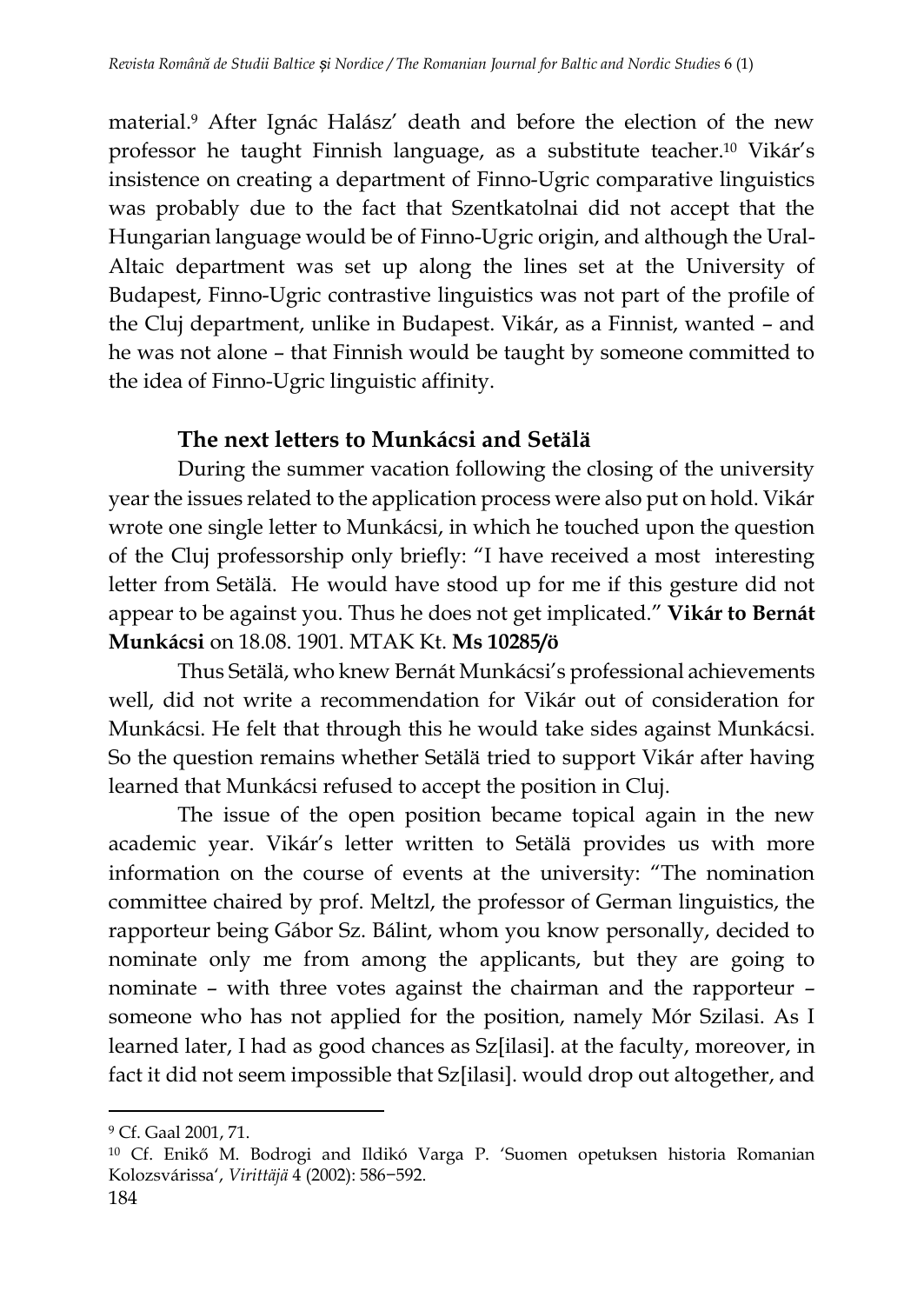I would be nominated alone. The explanation for this lies in the fact, that Zolnai also is supported by a considerable party – the Catholics – my antagonists thus being divided in two, inter duos litigants I could easily be the tertius, who gaudet" **Vikár to Setälä on 29.10.1901. KA VAY 5466.**

According to the letter thus there was a five-member committee appointed, consisting of a chairman, a rapporteur and three members. The chairman was Hugó Meltzl, the professor of German language and literature, the rapporteur Gábor Szentkatolnai Bálint. There is no information regarding the identity of the three members. The duty of the rapporteur was to present the academic career of one of the candidates. Szentkatolnai's choice fell upon Vikár, and presented him to the nomination committee. If we are to believe the writer of the letter, he earned the chairman's vote as well. However, the members nominated a candidate who had not applied for the job, namely Mór Szilasi. Vikár hoped that the voting ratio could change at the faculty meeting. In other words, besides the nominating committee, the faculty assembly also had nominating rights. Based on the information Vikár had obtained, it was Gyula Zolnai who also had the chance to get among the candidates at the faculty meeting.

About Szentkatolnai's recommendation we may also learn as much that he pointed out Vikár's translation work in his oeuvre, namely the translation of *Kalevala* under work: "The whole Finnish school has not done as much for the acceptance of Finnish-Hungarian affinity, as this – in his [Szentkatolnai's] opinion classic – Hungarian *Kalevala*." **Vikár to Setälä 29.10.1901. KA VAY 5466.**

As for the Finnish candidates, it was Paasonen whose name arose as a possible aspirant for the position. Vikár acted as an intermediary between the university and Paasonen, since the Associate Dean of the Faculty of Arts, János Csengeri wrote to him first in order that Vikár would ask for information from Paasonen, whether he would be interested in occupying the professorship in Cluj if it was offered to him without competition, on an invitation basis. Paasonen had sent his reply to Csengeri before Vikár's following letter to Setälä: "A few days later I sent to my friend, Csengeri (a copy of) P[aasonen]'s answer, which he gave to my question addressed to him under the influence of the first news about the invitation of Sz[ilas]-i (in spite of some small errors in beautiful Hungarian language and very cleverly, among other things reserving for himself the right to publish the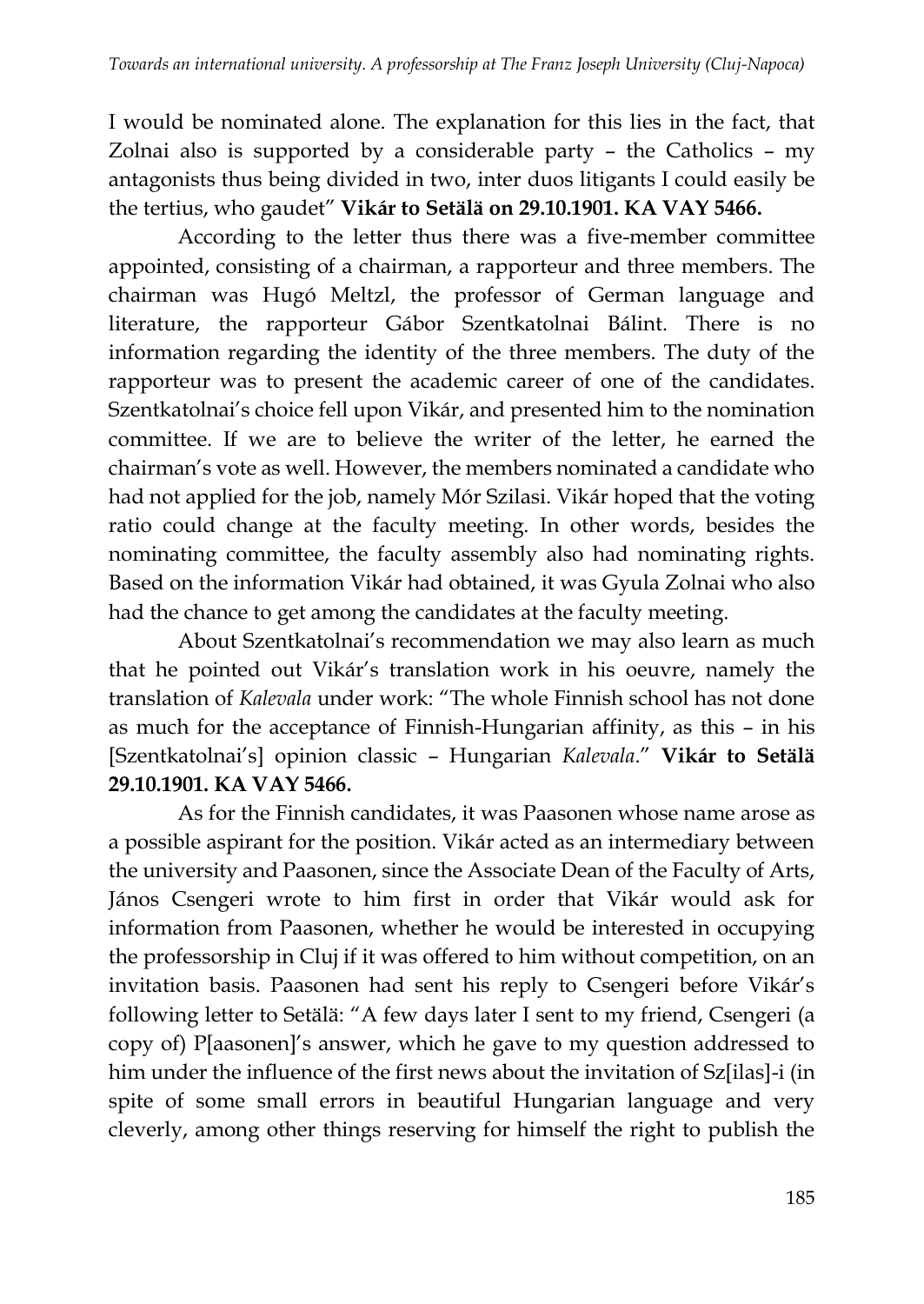results of his research work in Finland)." **Vikár to Setälä on 29.10.1901.KA VAY 5466.**

Vikár sent Paasonen's letter to the Ministry of Culture, too, to the minister Gyula Wlassics, who immediately informed the university on the Finnish researcher's letter. This resulted in a situation that was definitely disadvantageous for Vikár. Consequently, the letter written to Setälä was not just a report on the situation in Cluj, but also a request addressed to the professor of Finnish language and literature of the University of Helsinki, asking for support both for himself or Paasonen, and for the plan of the splitting of the department.

As it has already been mentioned earlier, their correspondence shows that Vikár and Setälä were on friendly terms with each other. However, the Finnish professor did not consider this a sufficient basis for supporting the candidacy of his friend in writing. Not even after that Munkácsi, whom he considered professionally superior to Vikár, indicated that he does not want to apply for the position in Cluj, but would continue his editorial work at the journal Etnographia at Budapest, as well as his inspectorial activities in the Jewish community. Setälä's silence could actually mean two things: on the one hand, he did not consider Vikár quite competent for the job, on the other hand, he was well aware of the fact that a letter of recommendation and support signed by him could have crucial influence on the election of the professor.

On the same day with the letter written to Setälä, Vikár also contacted István Apáthy, Professor of Zoology at the University of Cluj. A year later, in the academic year 1903-1904, Apáthy was elected rector of the university. He was certainly an influential person at the time of the writing of the letter already.

Vikár recounted in this letter, too, the nomination committee's decision. Paasonen's name arose also here as the probable successor in the professorship. Yet, this letter is more explanatory. The staff of the university had interpreted Vikár's acting as an intermediary as a gesture of withdrawal from the competition. Vikár tried to deny this in his letter, and asked for Apáthy's help, trying to convince him to support Vikár's nomination if the university would renounce the invitation of Paasonen, the Finnish professor. There is no information about any intervention on the part of Apáthy. Most probably the basically offensive tone of the letter also contributed to this,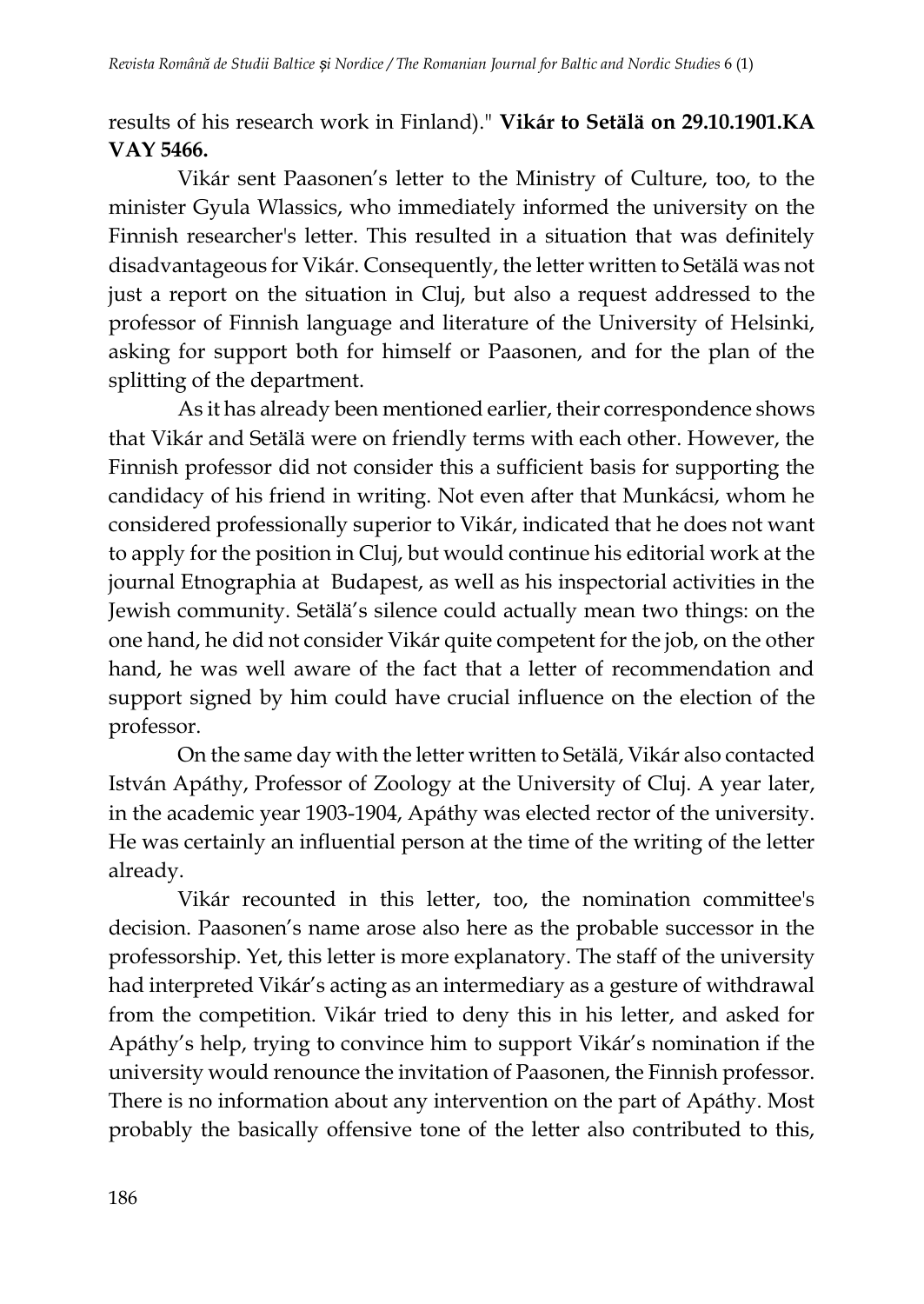since Vikár lobbied for himself so, that he tried to discredit the other candidates professionally and personally as well.

## **Personal and professional objections**

Besides the letter written to Apáthy there are also other letters revealing personal and professional controversies that were likely to affect the nomination process.

The candidates mentioned in the first round, Gyula Zolnai and János Melich, would not have been welcomed by the Cluj staff, the latter mainly because he enjoyed the support of Szinnyei – the former professor of Hungarian. From the first letter written to Setälä we may also learn that Bernát Munkácsi was not liked because he was too conflictual, and Mór Szilasi was believed to belong to Munkácsi's circle.

In the letters written to Setälä Vikár himself takes stand against the other possible candidates. Although Vikár's correspondence on the whole is not characterized by personal attacks based on religious affiliation, prejudice appears to the following extent: "It is, indeed, odd that the science of Hungarian language is transferred as a heritage from a Jew to a Jew." **Vikár Béla to E.N. Setälä on 16.8.1901. KA VAY 5466.**

He considered Munkácsi and Szilasi inadequate to fill the position because they were both of Jewish faith, and the professor of Hungarian language, in his view, should not be Jewish again. As I have mentioned the previous professor, Ignác Halász was Jewish, too.

He raised professional objections mainly against Szilasi, arguing that although he specialized in minor Finno-Ugric languages and peoples, and had published dictionaries (Vogul vocabulary – in 1896, dictionary of the Mari language – in 1901), he had not conducted field research, had "never seen relative peoples, never heard relative languages spoken." **Vikár to István Apáthy on 29.10.1901. OSZK Kt.**

He did not, however, question Munkácsi's professional competence.

### **The decision**

As I have already mentioned, the minutes of the election meeting may not be found among the documents preserved in the university archives, thus it is impossible to reconstruct the meeting. The index books recording the incoming and outgoing official documents of the faculty, however, include the titles of the once issued documents. One of these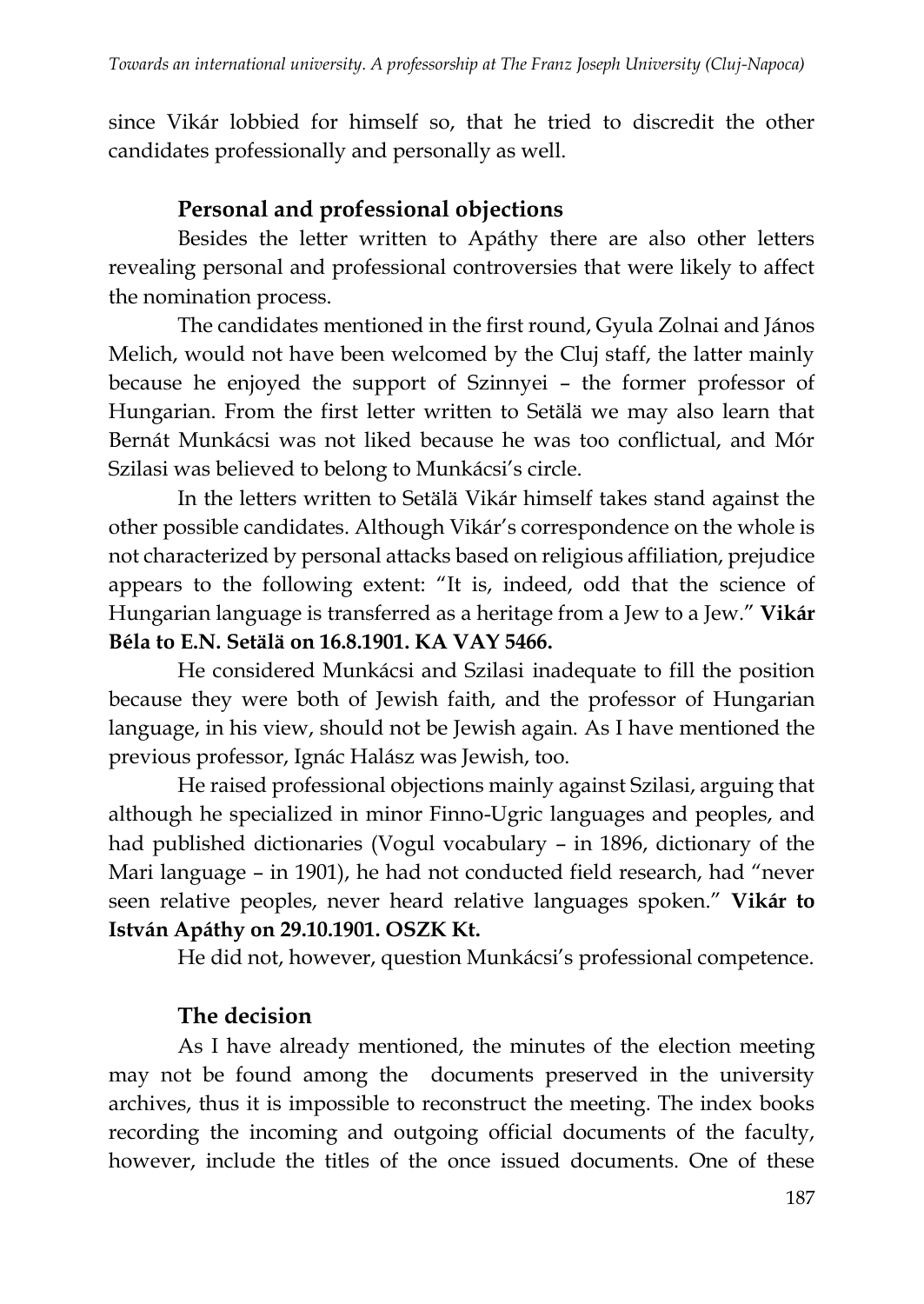documents, a decree of the ministry issued under the number 1963/1901, bore the title: "Dr. Móric Szilasi is appointed to the Department of Hungarian and Comparative Finno-Ugric Linguistics." Another document listing the lectures to be kept by Szilasi dates from the same year, under the number 1983/1901.

Unfortunately, there is no information on the developments in connection with the nomination of the Finnish Heikki Paasonen. The letter written by vice-dean János Csengeri to Vikár has been most probably destroyed in wartimes in the bombing of Vikár's house. The Minister's letter addressed to the university, to which Paasonen's answer had been attached, came probably to the same fate as the records of the meetings and most of the documents from the years 1901-1902: during moving to Budapest and then to Szeged, as a consequence of the peace treaties ending World War I, then during the return following the Vienna Treaty of 1940 – according to which Northern Transylvania was attached to Hungary – a significant part of the documents were lost.

The internationalization of the university referred to in the title happened thus on two levels, even if it did not yet produce tangible results. On the one hand, the name of a foreign candidate, the Finnish Paasonen came up during the nomination process, on the other hand, the lobbying for the position in question spread to an international level, implying an influential Finnish professor of the University of Helsinki, E. N. Setälä, whose support was sought by candidates.

#### **References:**

#### **A. Archives:**

Arhivele Naționale ale României, Cluj-Napoca (National Archives of Romania,

Cluj county Branch, ANR) Universitatea "Ferencz József" 908.

- Kansallisarkisto, Helsinki (National Archives of Finland, KA) VAY 5465−5466.
- Magyar Tudományos Akadémia Kézirattára, Budapest (Manuscript Archive of the Hungarian Academy of Sciences, MTAK Kt.) Ms 10285/ö.
- Országos Széchényi Könyvtár Kézirattára, Budapest (National Széchényi Library, OSZK Kt.).